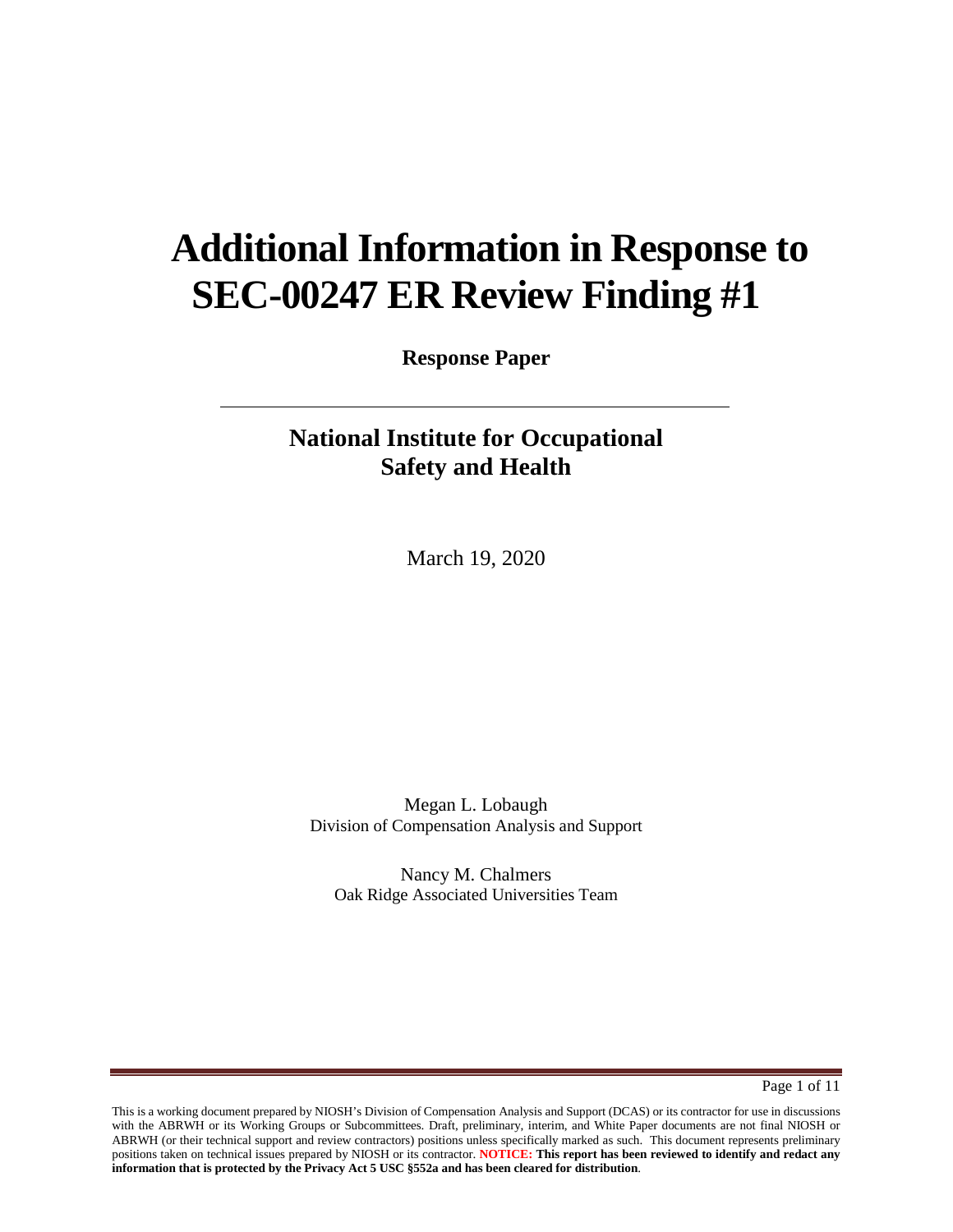#### **BACKGROUND**

The TBD-6000 Work Group (WG) met on February 4, 2020 to discuss the "SC&A Review of the SEC Petition Evaluation Report for Petition SEC-00247: Superior Steel Co." and the NIOSH responses to that review, which were provided in the Superior Steel Co. Special Exposure Cohort (SEC-00247) Issues Matrix dated October 24, 2019 [NIOSH 2019; SC&A 2019]. During this discussion, the WG requested additional information in support of Finding #1: Failure to justify process similarities that support the use of the Vulcan Crucible billing rate.

Finding #1 discussed the lack of justification with respect to the Board's five surrogate data criteria for using a surrogate billing rate to determine the number of uranium rolling hours for Superior Steel Co. [SC&A 2019]. The SEC-00247 ER proposed to use a surrogate billing rate, from Vulcan Crucible, along with the Superior Steel Co. annual payments to determine the number of uranium rolling hours to assume per year [NIOSH 2018]. The surrogate billing approach to calculate rolling hours is used in the Superior Steel Co. Site Profile to justify the choice of 800 rolling hours per year as bounding. The current Site Profile approach arbitrarily assumes 8 hours of rolling per day, 2 uranium rolling days per week, and 50 weeks per year, to determine the 800 uranium rolling hours per year [ORAUT 2006, PDF p. 10]. NIOSH [2018] proposed to use the actual surrogate billing rate approach rather than the current arbitrary approach, because it provides a more reasonable and justified estimate of the number of rolling hours.

A surrogate billing rate was required because the original Superior Steel Co. contract (AT(30-1)- 1412) was destroyed and no contract-specific information with regards to billing rates or the amount of contracted time for uranium rolling was available at the time of the ER. However, the annual and total contract payments for Superior Steel Co. and general information regarding the contract were available [SROO 1952-1957]. The number of uranium rolling hours calculated using the surrogate billing rate approach proposed in the ER resulted in a decrease to 500 uranium rolling hours per year [NIOSH 2018].

During the research in response to Finding #1, NIOSH found Modification #5 to the Superior Steel Co. contract [SROO 1955]. This contract modification Article V provided the billing rate effective on July 1, 1955: \$1.01 per pound of uranium (weight at receipt) for metallurgical or machining and other services rendered in accordance with Article II, paragraph 1 [SROO 1955, p. 8]. Payment rates for additional services that may be requested were also detailed as: (a) \$0.030 per pound for inspection of flats after pickling before shipment to heat treating facility (b) \$0.050 per pound for inspection of flats before planing, and (c) \$0.055 per pound for beta treating slabs [SROO 1955, p. 9].

In order to use the Superior Steel Co. billing rate (quoted in per pound received) to determine the number of uranium rolling hours per year, additional assumptions regarding the typical weight per uranium slab and typical number of slabs processed in a year or the typical weight processed in a year are required to calculate the number of uranium rolling hours per year. Given the limited information available and variability in weights and number of slabs processed, it was

Page 2 of 11

This is a working document prepared by NIOSH's Division of Compensation Analysis and Support (DCAS) or its contractor for use in discussions with the ABRWH or its Working Groups or Subcommittees. Draft, preliminary, interim, and White Paper documents are not final NIOSH or ABRWH (or their technical support and review contractors) positions unless specifically marked as such. This document represents preliminary positions taken on technical issues prepared by NIOSH or its contractor. **NOTICE: This report has been reviewed to identify and redact any information that is protected by the Privacy Act 5 USC §552a and has been cleared for distribution**.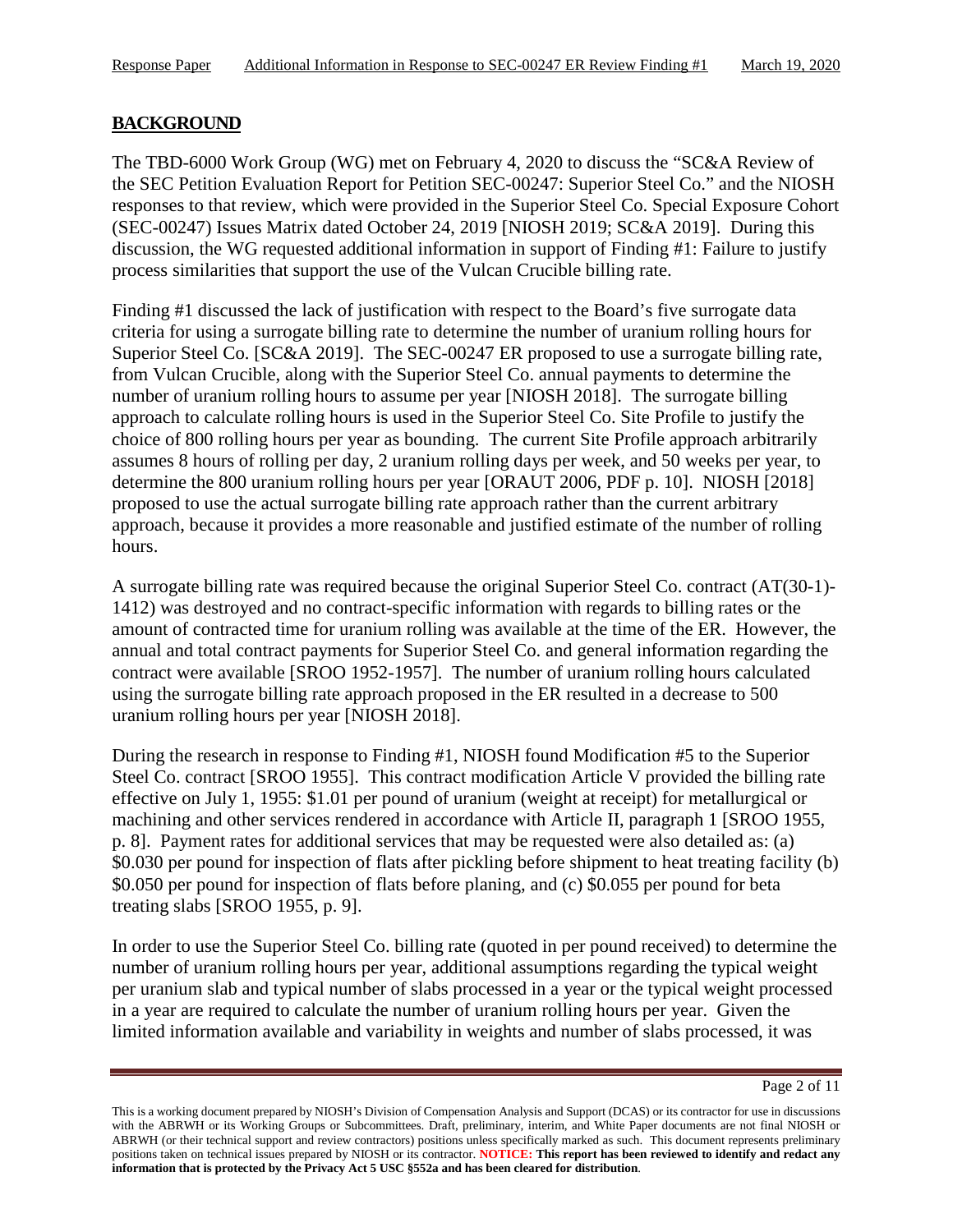proposed by NIOSH to continue using the surrogate billing rate to determine the number of rolling hours [NIOSH 2019].

On January 14, 2020, SC&A issued responses to the NIOSH October 2019 responses [NIOSH 2019; SC&A 2020]. SC&A's response for Finding 1 provided an approach using the Superior Steel Co. billing rate (\$1.01 per pound uranium received for rolling) and the agreed upon assumption of 10 milling hours per day using the following formula:

$$
\frac{\left[\text{Annual Payment}\left(\frac{\$}{year}\right)\right]\left/\left[1.01\left(\frac{\$}{round}\right)\right]}{\left[\text{Slab Weight}\left(\frac{round}{slab}\right)\right] \times \left[\text{Number of Slabs}\left(\frac{\text{slab}}{\text{day}}\right)\right]} \times \left[10\left(\frac{hour}{day}\right)\right] = \left[\text{Rolling Time}\left(\frac{hour}{year}\right)\right]
$$

with the highest annual payment to Superior Steel Co. (FY 1956) less the estimated Schedule A reimbursable expenses (\$138,246), the lowest slab weight (216 pounds), and an assumption of 25 slabs processed per day [SC&A 2020; SROO 1952-1957, 1955]. This resulted in 253 uranium rolling hours per year, which SC&A believed was a more reasonable, yet bounding assumption than the 500 uranium rolling hours per year calculated using the surrogate billing rate [SC&A 2020].

The discussion during the February 4, 2020 WG meeting focused on whether the Superior Steel Co. billing rate should be used despite the variability in these additional input values. The WG requested additional information regarding the available slab weight information and the number of slabs processed in order to better understand the variability in these input values. This document will review the available information for number of uranium slabs rolled per day and weight of uranium slabs and propose a better method of estimation that takes the input value variability into account.

# **AVAILABLE SUPERIOR STEEL CO INFORMATION**

# **Number of Slabs Rolled per Day**

There is no specific reference that discusses Superior Steel Co. uranium rolling capacity or output per day. However, there is information available in six Site Research Database (SRDB) documents about the number of slabs rolled per day. These documents include Health and Safety Laboratory Reports (HASL) from the air monitoring campaigns [AEC 1955a,b; Klevin 1953a,b], a Savannah River Site Technical Report discussing the February 22 and 23, 1954 rolling at Superior Steel Co. [E.I. du Pont de Nemours & Co. 1954], and a letter from Superior Steel Co. to the Oak Ridge Operations Office discussing rolling data from the August 3, 1954 rolling [Boyer 1954]. Information provided in these documents is presented in Table 1.

The minimum average number of uranium slabs rolled in a day is 10, while the maximum is 50. The weighted average (total slabs rolled divided by total days rolling) for these numbers is 28.14 slabs rolled per day.

Page 3 of 11

This is a working document prepared by NIOSH's Division of Compensation Analysis and Support (DCAS) or its contractor for use in discussions with the ABRWH or its Working Groups or Subcommittees. Draft, preliminary, interim, and White Paper documents are not final NIOSH or ABRWH (or their technical support and review contractors) positions unless specifically marked as such. This document represents preliminary positions taken on technical issues prepared by NIOSH or its contractor. **NOTICE: This report has been reviewed to identify and redact any information that is protected by the Privacy Act 5 USC §552a and has been cleared for distribution**.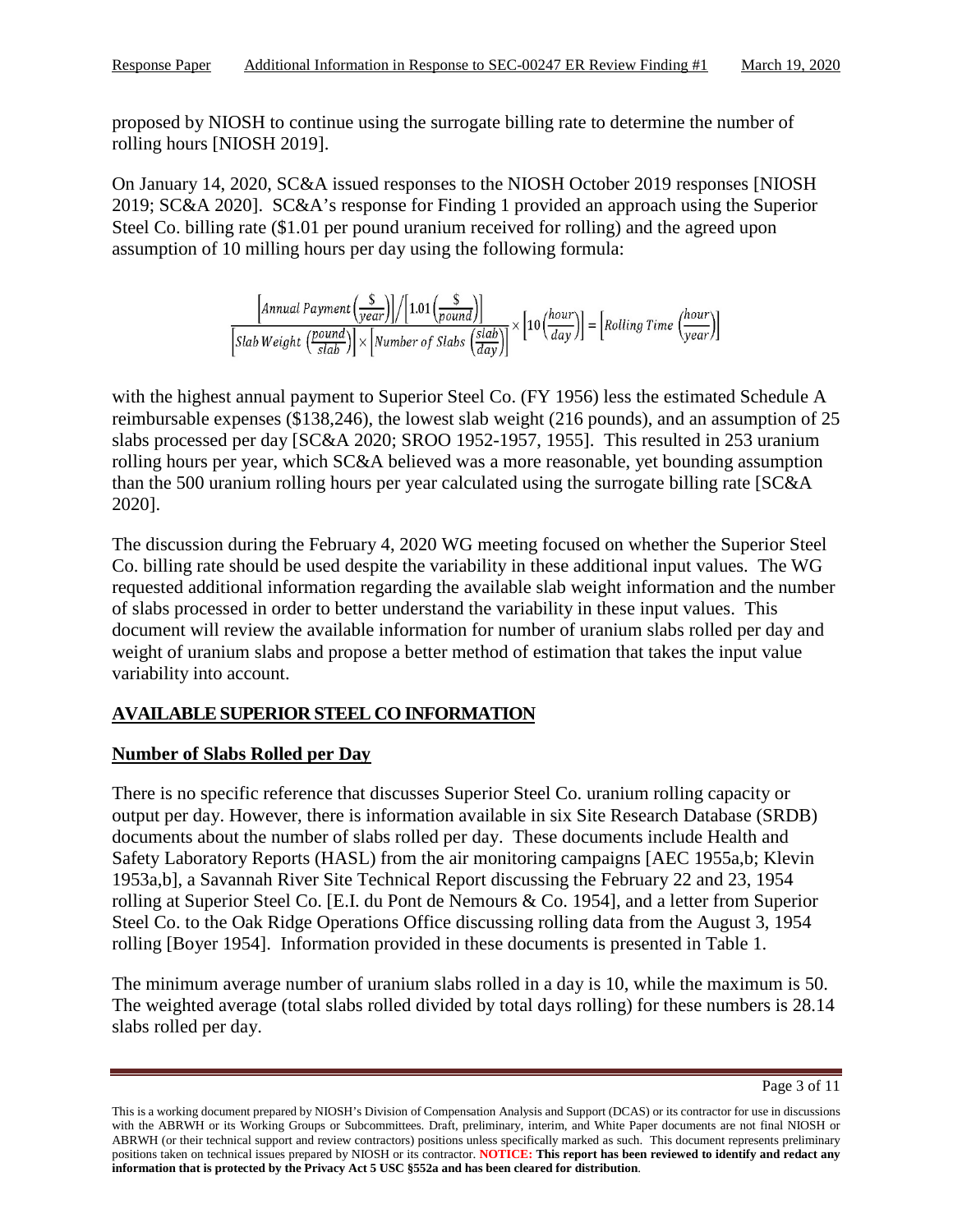| <b>SRDB</b><br><b>Ref ID</b> | Date(s) of Rolling       | <b>Number</b><br>of Days<br><b>Rolling</b> | <b>Number</b><br>of Slabs<br><b>Rolled</b> | Average<br><b>Number of</b><br><b>Slabs Rolled</b><br>per Day |
|------------------------------|--------------------------|--------------------------------------------|--------------------------------------------|---------------------------------------------------------------|
| 6898                         | May 3, 1953              | 1                                          | 10                                         | 10                                                            |
| 6899                         | August 3, 1953           | 1                                          | 23                                         | 23                                                            |
| 15189                        | February 22 and 23, 1954 | $\overline{2}$                             | 52                                         | 26                                                            |
| 132695                       | August 3, 1954           | 1                                          | 50                                         | 50                                                            |
| 6877                         | May 9, 1955              |                                            | 32                                         | 32                                                            |
| 6888                         | September 19, 1955       |                                            | 30                                         | 30                                                            |

**Table 1.** Available information on the number of slabs rolled per day for Superior Steel Co*.* including SRDB references.

## **Weight of Slabs Received**

There is no specific reference that discusses the typical weight of slabs received by Superior Steel Co., nor is there slab weight information in the references given above for the number of slabs rolled per day. However, there is slab weight information available in customs and shipping paperwork for slabs being sent from Canada to Superior Steel Co. [U.S. Customs Documents 1955a,b,c, 1956a,b,c,d,e, 1957], which include total box weights and number of slabs per box; as well as, slab weight information available in one Fernald document discussing a Superior Steel Co. purchase order [Karl and Wunder 1953], which includes total shippable metal weight and number of slabs. The shipping and customs paperwork can't be directly related to specific dates of uranium rolling, but the shipping date information does give an indication of the time-frame a rolling may have taken place. Information provided in these documents is given in Table 2.

The minimum average weight per slab received is 198 pounds, while the maximum is 533 pounds. The weighted average (total slab weight divided by total number of slabs) for these numbers is 253 pounds.

This is a working document prepared by NIOSH's Division of Compensation Analysis and Support (DCAS) or its contractor for use in discussions with the ABRWH or its Working Groups or Subcommittees. Draft, preliminary, interim, and White Paper documents are not final NIOSH or ABRWH (or their technical support and review contractors) positions unless specifically marked as such. This document represents preliminary positions taken on technical issues prepared by NIOSH or its contractor. **NOTICE: This report has been reviewed to identify and redact any information that is protected by the Privacy Act 5 USC §552a and has been cleared for distribution**.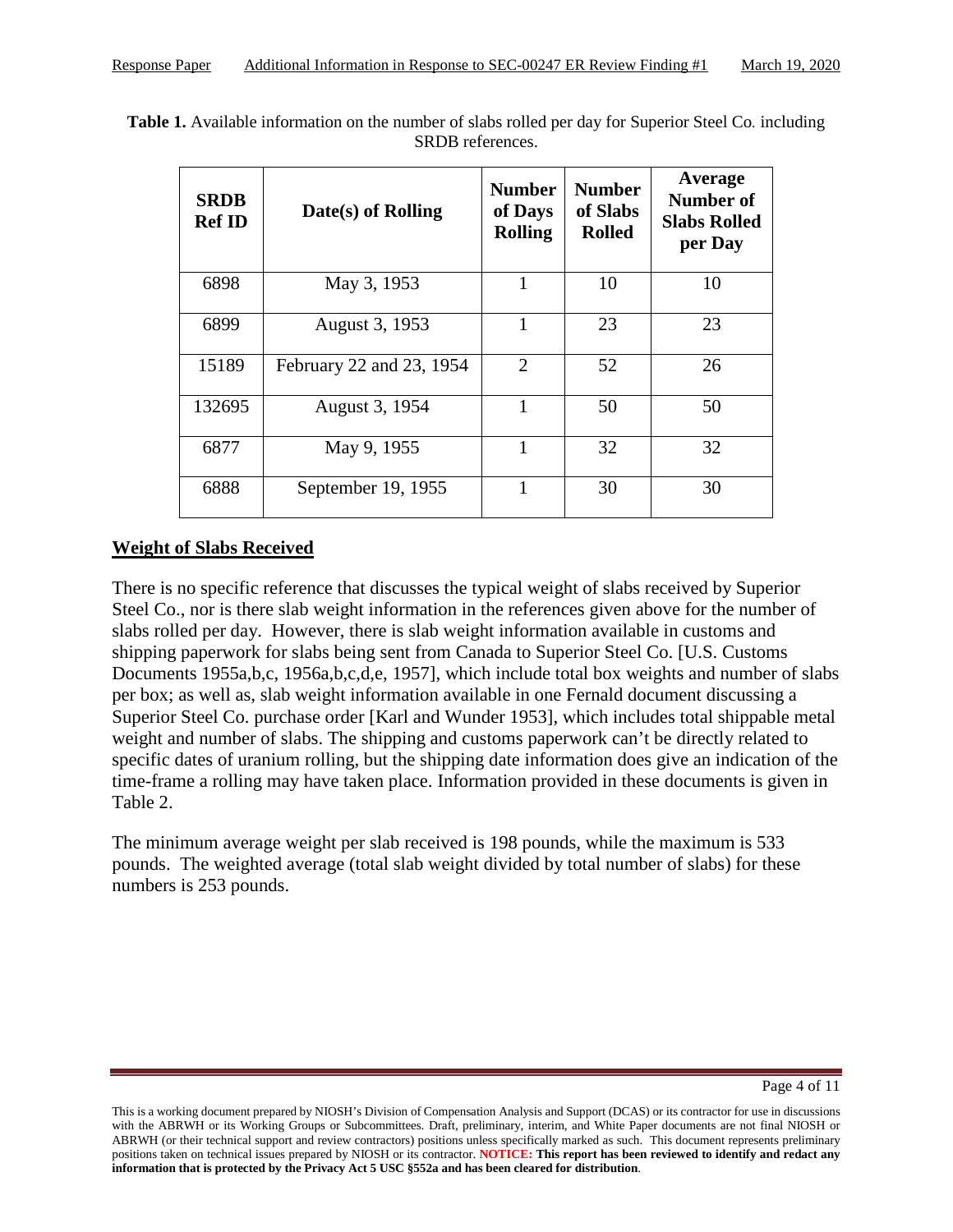| <b>SRDB Ref ID</b> | <b>Date</b> <sup>a</sup> | <b>Number</b><br>of Slabs | <b>Total</b><br>Weight at<br><b>Receipt (lb)</b> | Avg. Slab<br>Weight at<br><b>Receipt (lb)</b> |
|--------------------|--------------------------|---------------------------|--------------------------------------------------|-----------------------------------------------|
| 101428             | January 24, 1955         | 64                        | 13815                                            | 216                                           |
| 101407             | May 19, 1955             | 12                        | 2379                                             | 198                                           |
| 101407             | May 19, 1955             | 11                        | 2277                                             | 207                                           |
| 101407             | May 19, 1955             | $\overline{4}$            | 901                                              | 225                                           |
| 101407             | May 19, 1955             | 11                        | 2489                                             | 226                                           |
| 101407             | May 19, 1955             | 11                        | 2524                                             | 229                                           |
| 101407             | May 19, 1955             | $\overline{4}$            | 924                                              | 231                                           |
| 101407             | May 19, 1955             | $\overline{4}$            | 926                                              | 232                                           |
| 101407             | May 19, 1955             | 11                        | 2547                                             | 232                                           |
| 101407             | May 19, 1955             | 14                        | 3249                                             | 232                                           |
| 101407             | May 19, 1955             | $\overline{4}$            | 929                                              | 232                                           |
| 101407             | May 19, 1955             | 10                        | 2554                                             | 255                                           |
| 101416             | January 23, 1956         | 12                        | 2660                                             | 222                                           |
| 101416             | January 23, 1956         | 12                        | 2669                                             | 222                                           |
| 101416             | January 23, 1956         | 12                        | 2788                                             | 232                                           |
| 101416             | January 23, 1956         | 13                        | 3048                                             | 234                                           |
| 101416             | January 23, 1956         | 12                        | 2823                                             | 235                                           |
| 101416             | January 23, 1956         | 12                        | 2851                                             | 238                                           |
| 101416             | January 23, 1956         | 12                        | 2889                                             | 241                                           |
| 101416             | January 23, 1956         | 13                        | 3137                                             | 241                                           |
| 101435             | January 25, 1956         | 8                         | 1842                                             | 230                                           |
| 101435             | January 25, 1956         | 8                         | 1846                                             | 231                                           |
| 101435             | January 25, 1956         | 9                         | 2080                                             | 231                                           |
| 101435             | January 25, 1956         | 9                         | 2104                                             | 234                                           |
| 101435             | January 25, 1956         | 9                         | 2115                                             | 235                                           |
| 101435             | January 25, 1956         | 7                         | 1664                                             | 238                                           |
| 101438             | March 2, 1956            | 9                         | 2900                                             | 322                                           |
| 101438             | March 2, 1956            | 9                         | 2930                                             | 326                                           |
| 101438             | March 2, 1956            | 9                         | 3264                                             | 363                                           |
| 101438             | March 2, 1956            | 9                         | 3286                                             | 365                                           |
| 101438             | March 2, 1956            | 9                         | 3290                                             | 366                                           |
| 101395 and 101399  | April 30, 1956           | 10                        | 2435                                             | 244                                           |
| 101395 and 101399  | April 30, 1956           | 10                        | 2430                                             | 243                                           |
| 101395 and 101399  | April 30, 1956           | 10                        | 2391                                             | 239                                           |

**Table 2.** Slab weight information and references.

Page 5 of 11

This is a working document prepared by NIOSH's Division of Compensation Analysis and Support (DCAS) or its contractor for use in discussions with the ABRWH or its Working Groups or Subcommittees. Draft, preliminary, interim, and White Paper documents are not final NIOSH or ABRWH (or their technical support and review contractors) positions unless specifically marked as such. This document represents preliminary positions taken on technical issues prepared by NIOSH or its contractor. **NOTICE: This report has been reviewed to identify and redact any information that is protected by the Privacy Act 5 USC §552a and has been cleared for distribution**.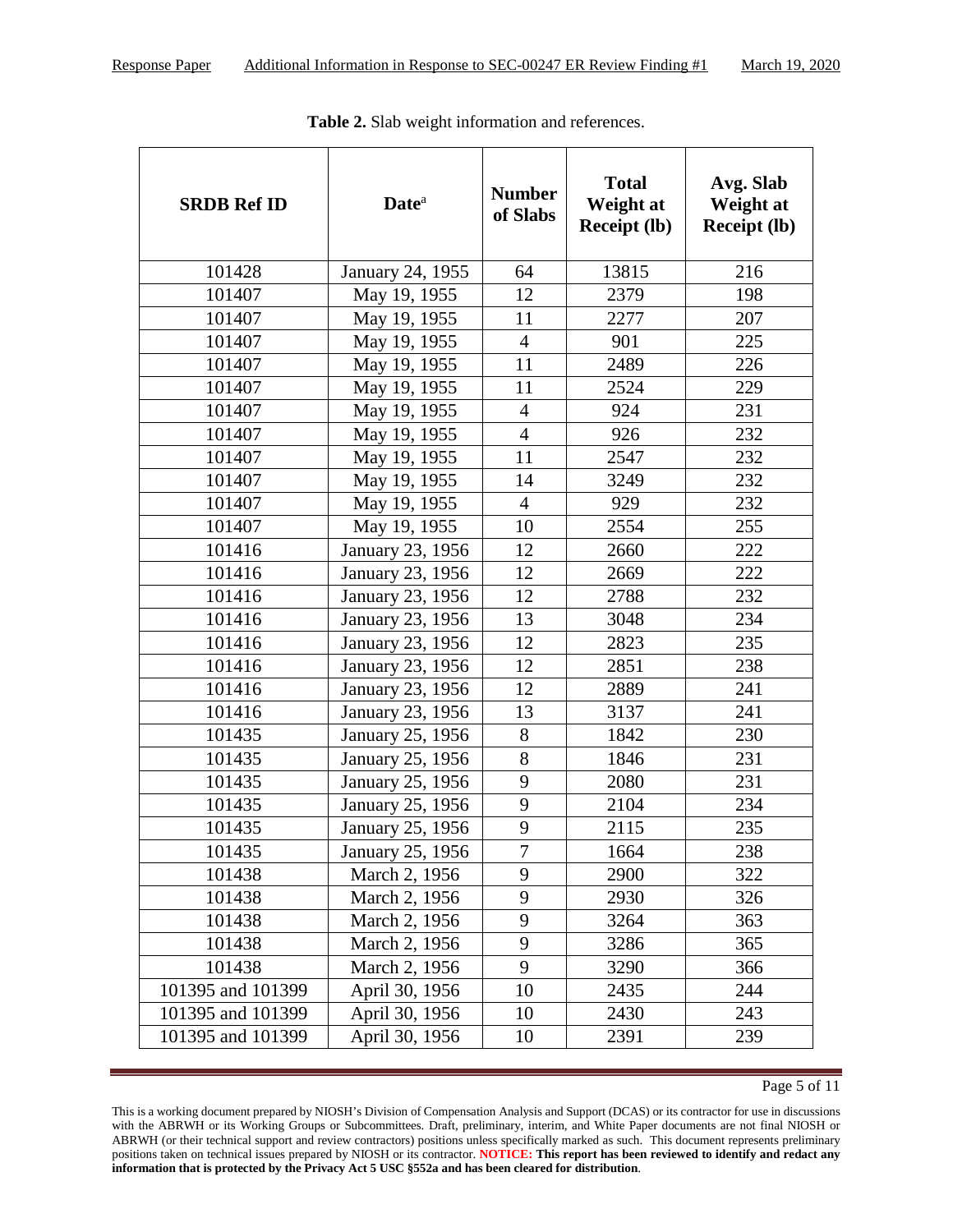| <b>SRDB Ref ID</b> | <b>Date</b> <sup>a</sup> | <b>Number</b><br>of Slabs | <b>Total</b><br>Weight at<br><b>Receipt (lb)</b> | Avg. Slab<br>Weight at<br><b>Receipt (lb)</b> |
|--------------------|--------------------------|---------------------------|--------------------------------------------------|-----------------------------------------------|
| 101395 and 101399  |                          | 9                         | 2157                                             | 240                                           |
|                    | April 30, 1956           |                           |                                                  |                                               |
| 101395 and 101399  | April 30, 1956           | 8                         | 1912                                             | 239                                           |
| 101395 and 101399  | April 30, 1956           | $\overline{7}$            | 1666                                             | 238                                           |
| 101395 and 101399  | April 30, 1956           | 10                        | 2430                                             | 243                                           |
| 101395 and 101399  | April 30, 1956           | 9                         | 2181                                             | 242                                           |
| 101395 and 101399  | April 30, 1956           | 10                        | 2393                                             | 239                                           |
| 101395 and 101399  | April 30, 1956           | 9                         | 2152                                             | 239                                           |
| 101395 and 101399  | April 30, 1956           | 9                         | 2146                                             | 238                                           |
| 101395 and 101399  | April 30, 1956           | 10                        | 2385                                             | 239                                           |
| 101393             | July 27, 1956            | 9                         | 1966                                             | 218                                           |
| 101393             | July 27, 1956            | 10                        | 2224                                             | 222                                           |
| 101393             | July 27, 1956            | 9                         | 2138                                             | 238                                           |
| 101426             | June 10, 1957            | 10                        | 2124                                             | 212                                           |
| 101426             | June 10, 1957            | 10                        | 2127                                             | 213                                           |
| 101426             | June 10, 1957            | 10                        | 2132                                             | 213                                           |
| 101426             | June 10, 1957            | 10                        | 2138                                             | 214                                           |
| 101426             | June 10, 1957            | 10                        | 2142                                             | 214                                           |
| 101426             | June 10, 1957            | 10                        | 2145                                             | 215                                           |
| 101426             | June 10, 1957            | 10                        | 2174                                             | 217                                           |
| 101426             | June 10, 1957            | 10                        | 2239                                             | 224                                           |
| 101426             | June 10, 1957            | 10                        | 4433                                             | 443                                           |
| 29522 (p. 4 and 8) | N/A                      | 24                        | 12800                                            | 533                                           |

a.- For customs and shipping paperwork with multiple forms and dates, the date listed is the customs release date or the entry date on U.S. customs form, if release date isn't available.

#### **DISCUSSION**

There are limited references available that discuss the number of uranium slabs rolled during a day or campaign. As discussed above a majority of the references are the HASL air monitoring reports, which list the number of uranium slabs that were rolled during the air monitoring. The other two reports that are referenced in Table 1 are technical reports on rolling results, like thicknesses, shearing, etc., but include number of slabs processed. This information is used to calculate an average number of slabs rolled per day.

There are limited references available that discuss the weight of the uranium slabs received by Superior Steel Co. Most of the references that feed Table 2 are customs and shipping paperwork for slabs that were shipped to Superior Steel Co. from Atlas Steels, Ltd. in Canada. This paperwork generally gives the number of slabs per box and a net weight per box that can be used

This is a working document prepared by NIOSH's Division of Compensation Analysis and Support (DCAS) or its contractor for use in discussions with the ABRWH or its Working Groups or Subcommittees. Draft, preliminary, interim, and White Paper documents are not final NIOSH or ABRWH (or their technical support and review contractors) positions unless specifically marked as such. This document represents preliminary positions taken on technical issues prepared by NIOSH or its contractor. **NOTICE: This report has been reviewed to identify and redact any information that is protected by the Privacy Act 5 USC §552a and has been cleared for distribution**.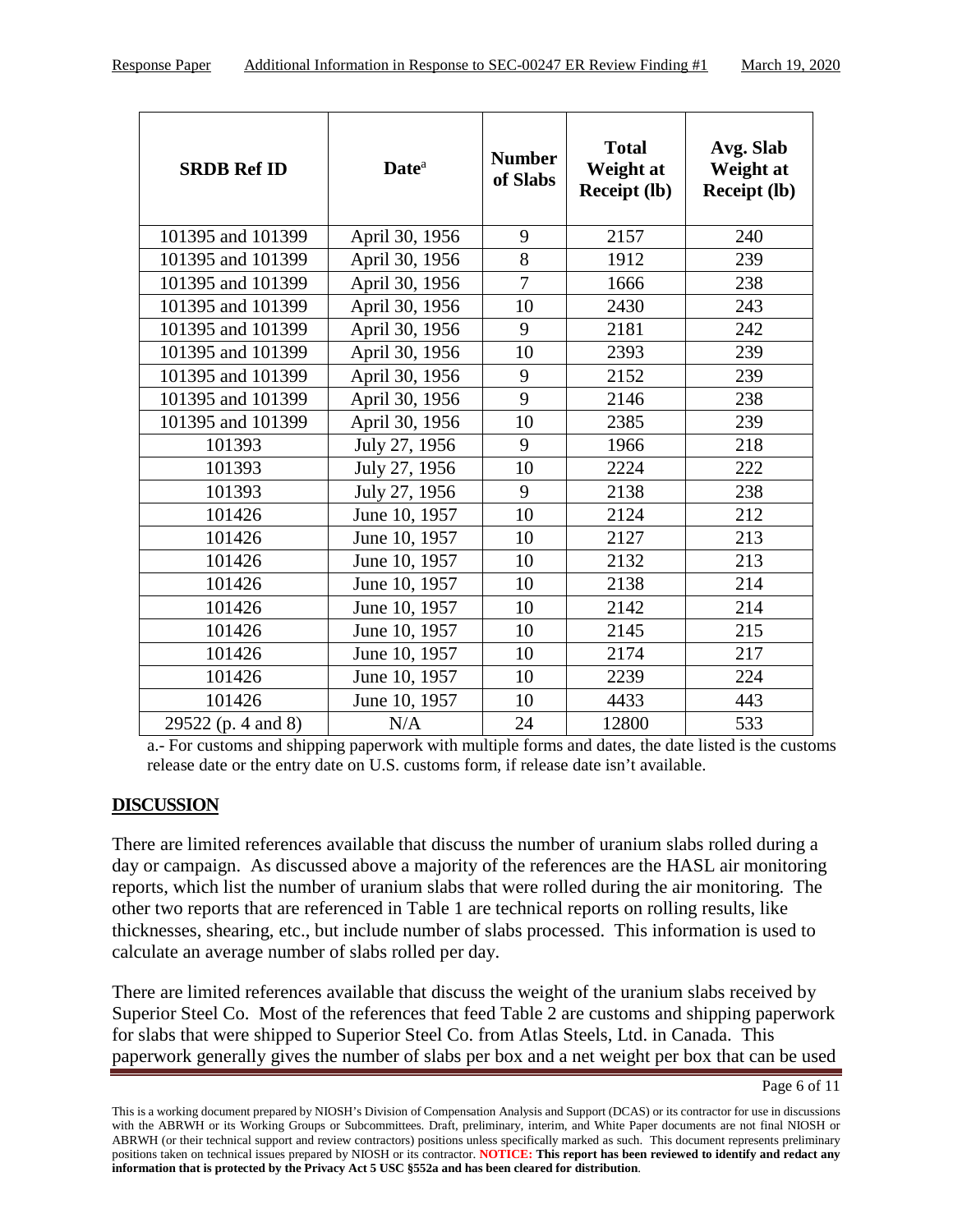to calculate an average slab weight. The other document with weight information is a Fernald Purchase Order that discusses shippable uranium metal weights. Neither of these sources of information are considered a direct source of slab weight at receipt by Superior Steel Co., because these weights aren't tied to Superior Steel Co. payments or specific AEC contract work. These are the only sources of information available at this time, but are site-specific and therefore, the best references from which we can make assumptions.

Using the formula above and the values from Tables 1 and 2, the rolling time would be maximized by using the maximum annual payment (\$138,246), the minimum slab weight (198 pounds), and the minimum number of slabs per day (10). These input values result in a maximum rolling time of 691 hours per year. Conversely, the rolling time would be minimized by using the minimum annual payment (\$38,677), the maximum slab weight (533 pounds), and the maximum number of slabs per day (50). These input values result in a minimum rolling time of 14 hours per year. Based on the high variability in available data for input values, the resulting rolling time estimates can range from 14 hours to 691 hours per year. Because of the large uncertainty in the resulting rolling time estimates, it is much more appropriate to look at the distribution of rolling time estimates, given various combinations of possible input values, than to come up with a single estimate of rolling time from single input values.

To determine the distribution of rolling times, we can use a simulation that incorporates the Superior Steel Co. data. There are four known annual payments (\$46,294, \$38,677, \$138,246, and \$54,632), so we can randomly sample from those four values. Given the small amount of data in Table 1, we use a triangular distribution with the lower limit equal to the minimum number of slabs rolled (10), the upper limit equal to the maximum number of slabs rolled (50), and the mode equal to the weighted average (28.14). Table 2 provides 56 average slab weights, which represent 606 total slabs. With 56 values, we can fit a lognormal distribution to the average slab weights (Figure 1).

This is a working document prepared by NIOSH's Division of Compensation Analysis and Support (DCAS) or its contractor for use in discussions with the ABRWH or its Working Groups or Subcommittees. Draft, preliminary, interim, and White Paper documents are not final NIOSH or ABRWH (or their technical support and review contractors) positions unless specifically marked as such. This document represents preliminary positions taken on technical issues prepared by NIOSH or its contractor. **NOTICE: This report has been reviewed to identify and redact any information that is protected by the Privacy Act 5 USC §552a and has been cleared for distribution**.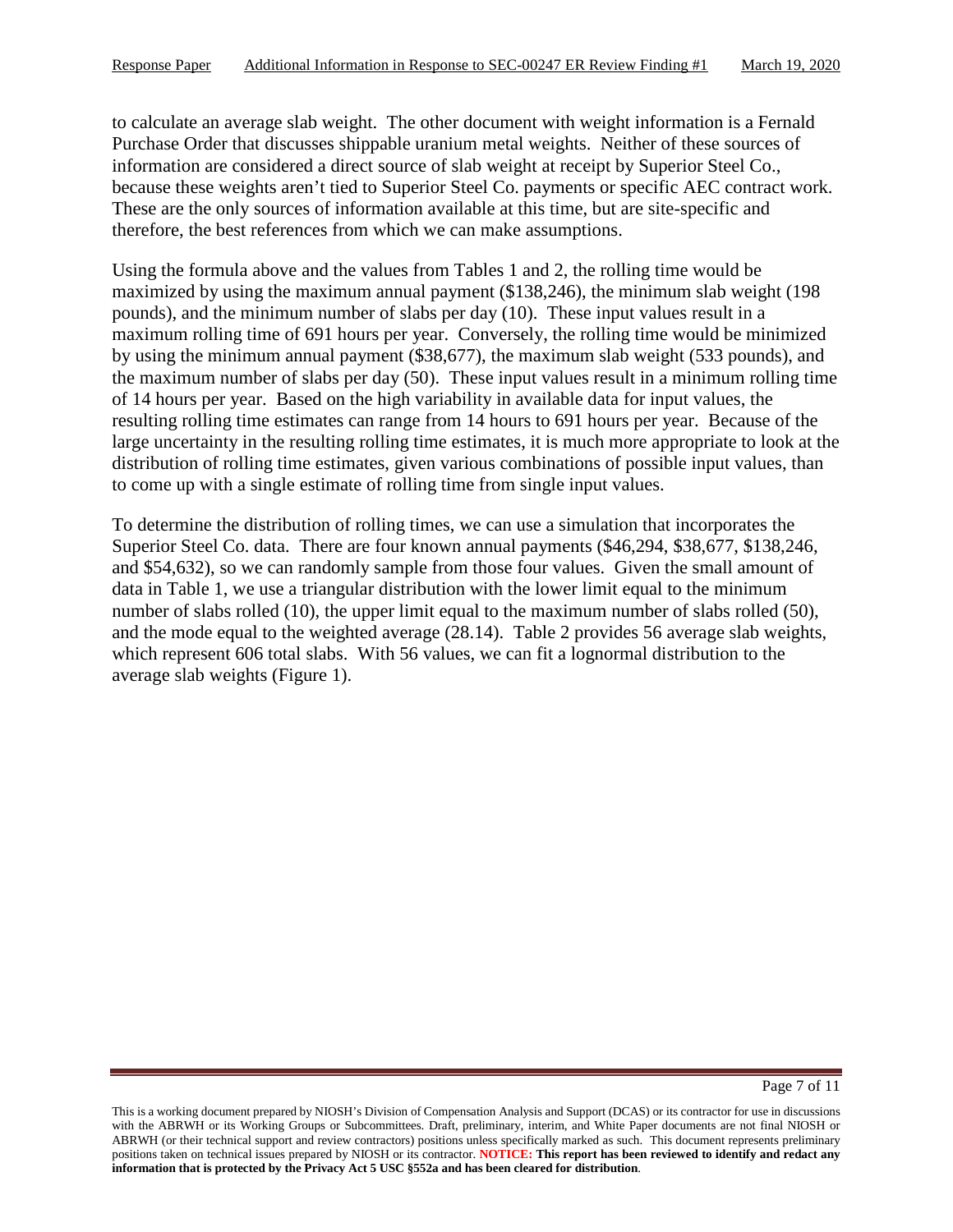

Figure 1. Histogram<sup>1</sup> displaying the distribution of 56 average slab weight values, with lognormal distribution overlaid as a red curve.

Randomly sampling from the four known annual payments, randomly sampling from the triangular distribution for number of slabs, and randomly sampling from the lognormal distribution for slab weights, the rolling time estimates from one million iterations are given in Figure 2.

<sup>&</sup>lt;sup>1</sup> A histogram is one way to display univariate data that relies on binning the values. For example, the tallest bar in this plot represents average slab weights more than 220 pounds but less than or equal to 240 pounds. There 31 such average slab weights, which is why the height of the bar corresponds to a frequency of 31.

This is a working document prepared by NIOSH's Division of Compensation Analysis and Support (DCAS) or its contractor for use in discussions with the ABRWH or its Working Groups or Subcommittees. Draft, preliminary, interim, and White Paper documents are not final NIOSH or ABRWH (or their technical support and review contractors) positions unless specifically marked as such. This document represents preliminary positions taken on technical issues prepared by NIOSH or its contractor. **NOTICE: This report has been reviewed to identify and redact any information that is protected by the Privacy Act 5 USC §552a and has been cleared for distribution**.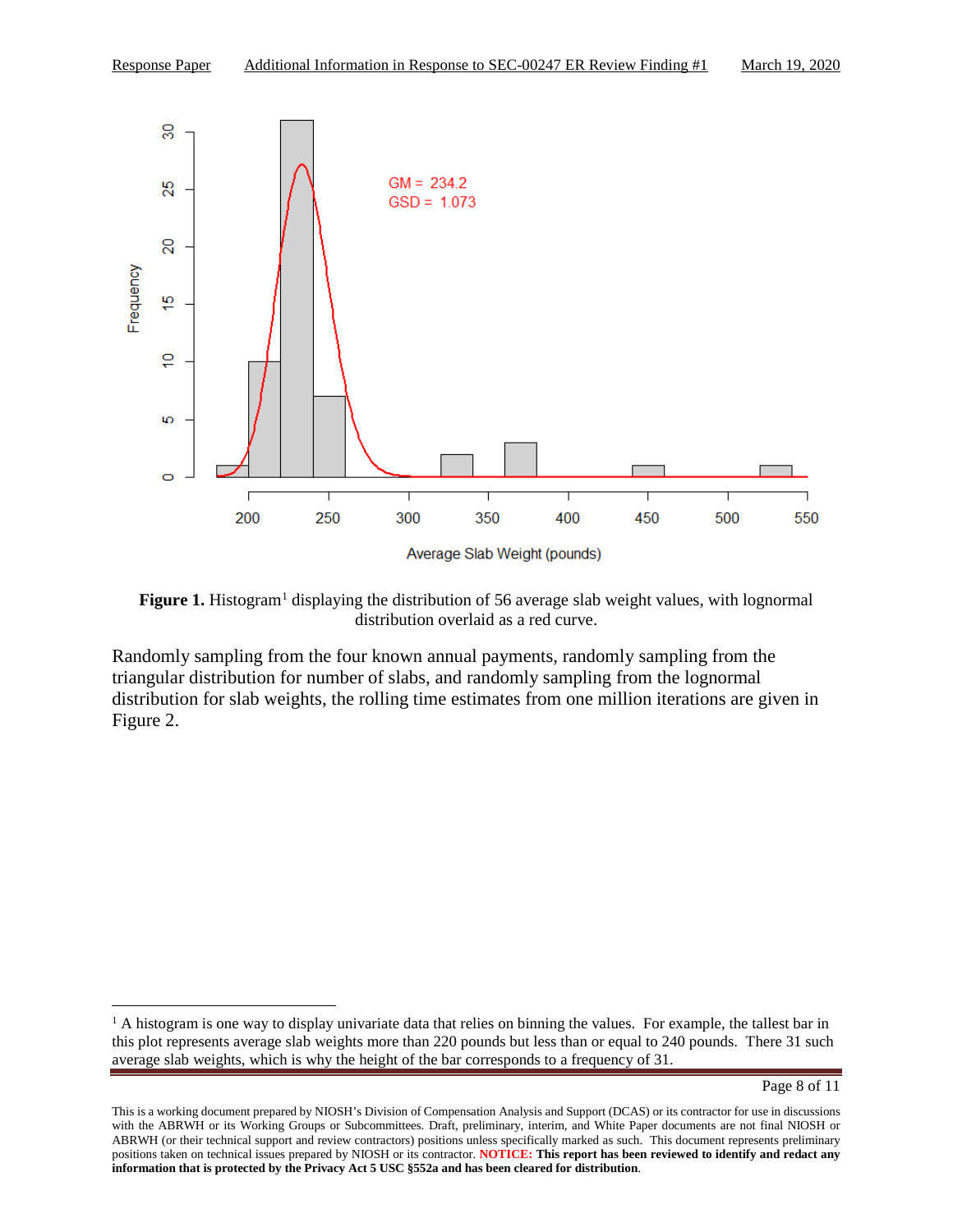

**Figure 2.** Histogram displaying the distribution of one million rolling time estimates, with various estimates being shown as vertical lines.

This simulation estimates a  $50<sup>th</sup>$  percentile rolling time of 78 hours per year (in blue) and a  $95<sup>th</sup>$ percentile rolling time of 267 hours per year (in red). For comparison, the SC&A estimate of 253 hours per year is shown by the black dashed line, and the original NIOSH estimate of 500 hours is shown by the black dotted line. As a point of reference, the maximum rolling time (using maximum annual payment, minimum slab weight, and minimum slabs per day) of 691 hours per year is shown by the purple dashed line.

# **CONCLUSION**

After further review of the information presented here and the SC&A January 2020 response, NIOSH agrees with using the rolling time formula to determine a rolling time estimate. Given the variability in available input values presented here, NIOSH suggests exploring the rolling time distribution through the use of a simulation. NIOSH proposes using the 95<sup>th</sup> percentile of the simulated distribution, which is a rolling time of 267 hours per year. This simulation results in an estimate that is not much higher than SC&A's estimate of 253 hours per year but incorporates all of the available Superior Steel data.

Page 9 of 11

This is a working document prepared by NIOSH's Division of Compensation Analysis and Support (DCAS) or its contractor for use in discussions with the ABRWH or its Working Groups or Subcommittees. Draft, preliminary, interim, and White Paper documents are not final NIOSH or ABRWH (or their technical support and review contractors) positions unless specifically marked as such. This document represents preliminary positions taken on technical issues prepared by NIOSH or its contractor. **NOTICE: This report has been reviewed to identify and redact any information that is protected by the Privacy Act 5 USC §552a and has been cleared for distribution**.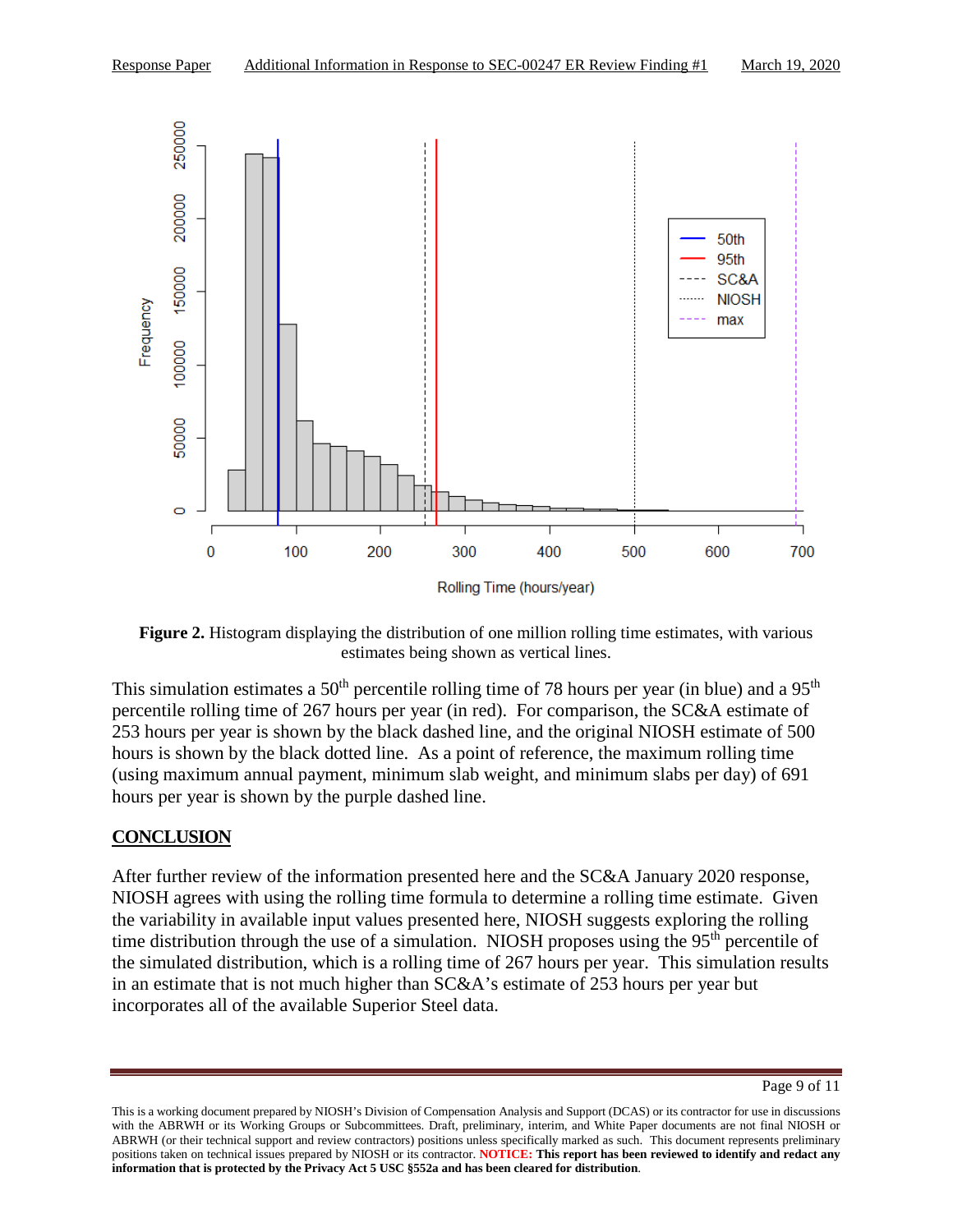## **REFERENCES**

AEC [1955a]. Superior Steel Company air dust monitoring of hot strip rolling of uranium. New York: U.S. Atomic Energy Commission Health and Safety Laboratory, July 1. [SRDB Ref ID: 6877]

AEC [1955b]. Superior Steel Company air dust monitoring of hot strip rolling of uranium. New York: U.S. Atomic Energy Commission Health and Safety Laboratory, November 15. [SRDB Ref ID: 6888]

Boyer [1954]. Letter from R.C. Boyer, Superior Steel Corporation to A.R. Noto, Oak Ridge Operations Office, U.S. Atomic Energy Commission, August 12. [SRDB Ref ID: 132695, PDF pp. 3-15]

E. I. du Pont de Nemours & Co. [1954]. Report no. 5, flat bonded fuel elements, period February 11-April 10, 1954. DWP-54-19-5. Wilmington, DE: E. I. du Pont de Nemours & Co. Inc. [SRDB Ref ID: 15189]

Karl C, Wunder G [1953]. Resume of activities for the month ending June 20, 1953. Cincinnati, OH: National Lead Company of Ohio. [SRDB Ref ID: 29522]

Klevin P [1953a]. Superior Steel Co. air dust monitoring of hot strip rolling of uranium. New York: U.S. Atomic Energy Commission, May 22. [SRDB Ref ID: 6898]

Klevin P [1953b] Superior Steel Co. air dust monitoring of hot strip rolling of uranium. New York: U.S. Atomic Energy Commission, September 8. [SRDB Ref ID: 6899]

NIOSH [2018]. SEC petition evaluation report. Petition SEC-00247 Rev. 0. Cincinnati. OH: U.S. Department of Health and Human Services, Centers for Disease Control and Prevention, National Institute for Occupational Safety and Health. November 16. [SRDB Ref ID: 176740]

NIOSH [2019]. Superior Steel Co. special exposure cohort (SEC-00247) issues matrix. Cincinnati, OH: U.S. Department of Health and Human Services, Centers for Disease Control and Prevention, National Institute for Occupational Safety and Health. October 24. [SRDB Ref ID: 178580]

ORAUT [2005]. An exposure matrix for Superior Steel, Carnegie, Pennsylvania, period of operation: January 1, 1952 through December 31, 1957. ORAUT-TKBS-0034 Rev. 00 PC-1. Cincinnati, OH: Oak Ridge Associated Universities. August 9. [SRDB Ref ID: 20182]

SC&A [2019]. SC&A review of the SEC petition evaluation report for petition SEC-00247: Superior Steel Co. By Gogliotti R. SCA-TR-2019-SEC003, Rev. 0. Arlington, VA: SC&A, Inc., NIOSH Contract no. 75D30119C04183, June 10. [SRDB Ref ID: 179902]

SC&A [2020]. Superior Steel Co. special exposure cohort (SEC-00247) issues matrix. Arlington, VA: SC&A, Inc., NIOSH Contract no. 75D30119C04183, January 14. [SRDB Ref ID: 179227]

This is a working document prepared by NIOSH's Division of Compensation Analysis and Support (DCAS) or its contractor for use in discussions with the ABRWH or its Working Groups or Subcommittees. Draft, preliminary, interim, and White Paper documents are not final NIOSH or ABRWH (or their technical support and review contractors) positions unless specifically marked as such. This document represents preliminary positions taken on technical issues prepared by NIOSH or its contractor. **NOTICE: This report has been reviewed to identify and redact any information that is protected by the Privacy Act 5 USC §552a and has been cleared for distribution**.